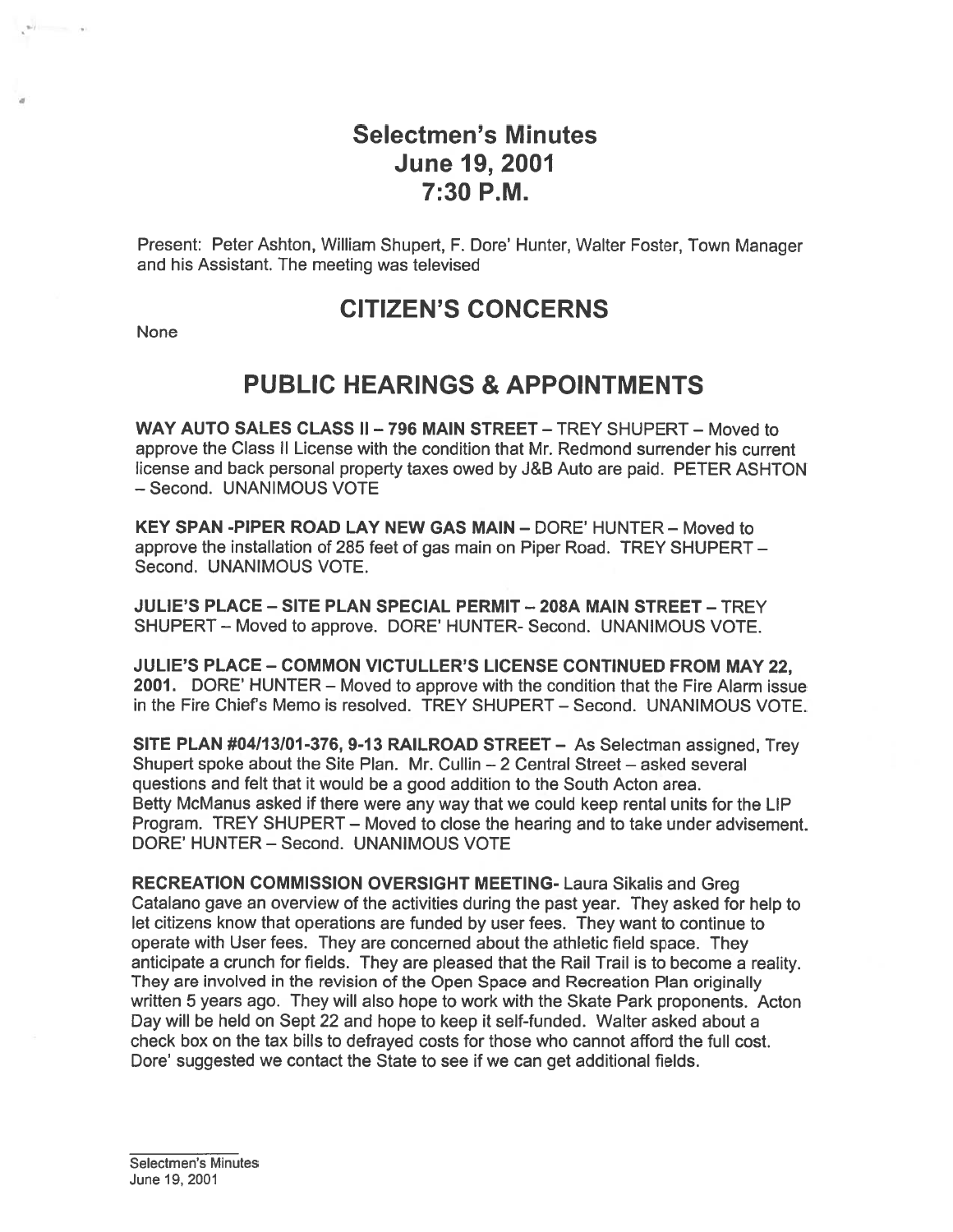TRANSPORTATION ADVISORY COMMITTEE OVERSIGHT MEETING - Art Wu, Sam Lawton and Rene Robbins were present. Art Wu outlined the issues and activities they are participating in. The Board urged them to interact with the Schools and to contact Lees Stuntz and William Ryan regarding traffic calming.

Dore' spoke at length regarding CAC issues. He is not happy with any of the alternatives that have been presented. It was hoped TAC could look at it before the next CAC in September. The Board asked that they come back at the July  $17<sup>th</sup>$  meeting at 8:15 to discuss this.

ACTON COMMUNITY HOUSING CORPORATION - REUSE OF THE TOWNE SCHOOL —Nancy Tavernier outlined what the Mass Housing would offer in the project. They offer staff time for <sup>a</sup> feasibility study, the technical assistance is worth \$10,000 at no cost to the Town. We would provide them any existing studies we have prepared and any other reports pertaining to the school would also be given to them. The concep<sup>t</sup> is not final. They would suppor<sup>t</sup> the Comp Permit with 25 % affordable and use local priority. They think it would provide <sup>a</sup> residential componen<sup>t</sup> and may revitalize this area of Town. There are <sup>a</sup> lot of things that need to be started on. They asked for <sup>a</sup> Board commitment and understood the Board would not be able to give an answer tonight but hoped it would be soon. They were urged to contact HDC and HC as well as the school department.

Don updated the activities since town meeting.

# SELECTMEN'S BUSINESS

COMMITTEE RE-APPOINTMENTS - Peter asked that the Commission on Disability be removed since it was <sup>a</sup> Manager appointment. Dore spoke about HDC members Forbes and Peterman and that they are still serving by need. Dore' felt we should wait to appoint them until we are able to find possible candidates to replace them. DORE' HUNTER — Moved to continue members Peterman and Forbes serving by need, and to appoint those committee members as outlined in the Reappointment Memorandum. TREY SHUPERT — Second. UNANIMOUS VOTE.

COMMITTEE APPOINTMENT - TREY SHUPERT- Moved to appoint William Lawrence as the Chamber's Representative to EDC. DORE' HUNTER — Second. UNANIMOUS VOTE

SUDBURY VALLEY TRUSTEES -They want <sup>a</sup> letter of suppor<sup>t</sup> for monies up to \$45,000. Peter will sign

SEWER FEES- Dore' outlined the procedure to license drain layers. DORE' HUNTER - Moved to adopt MFPSD license for drain layers and permits and fees as outlined in the proposed regulations. TREY SHUPERT- second. UNANIMOUS VOTE.

## OTHER BUSINESS

Dore' about the public comment the union members are making. He wanted to sugges<sup>t</sup> that he would like to have same ability to respond to public statements on behalf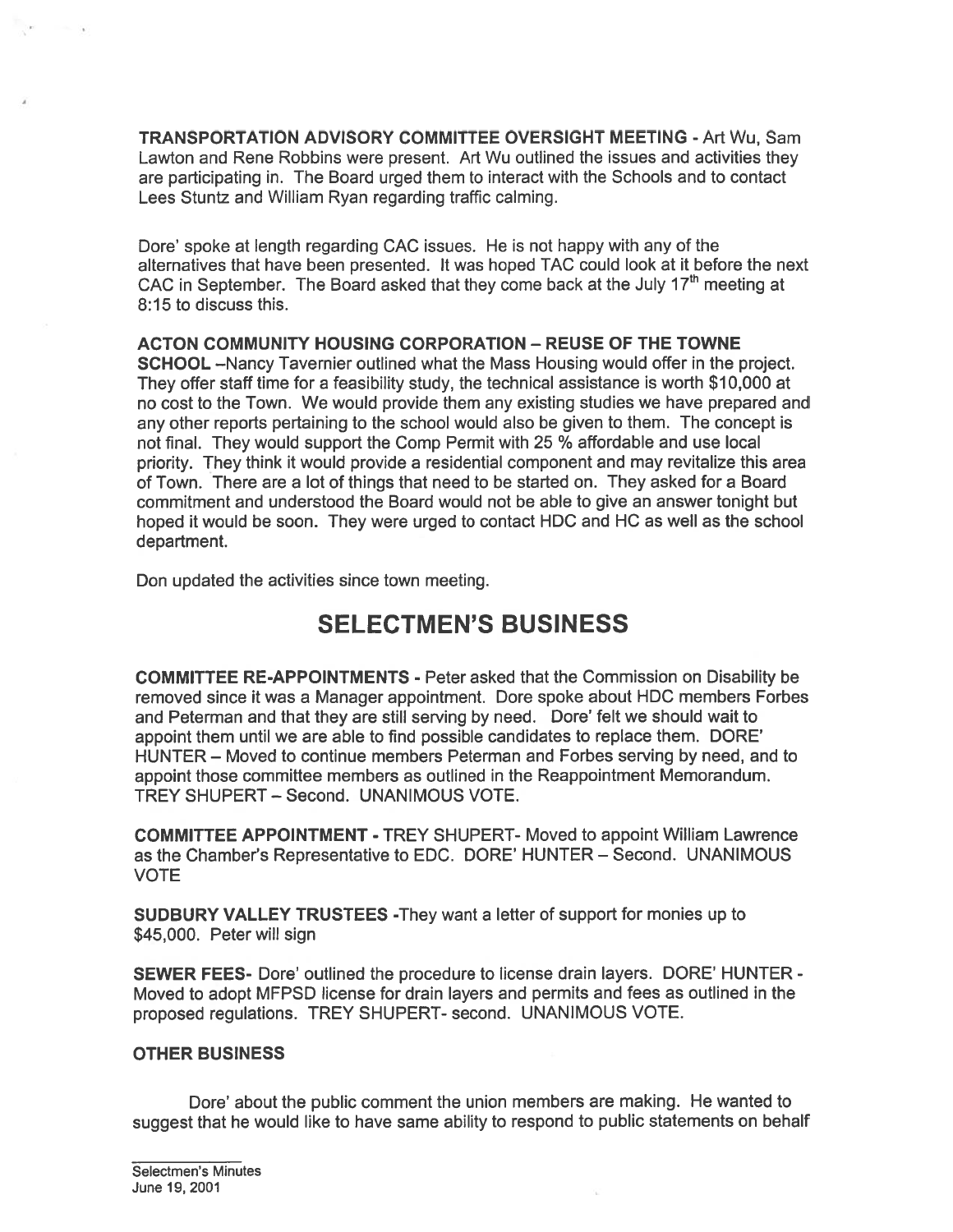of the Board. We are gagged and it seems they are not. DORE' HUNTER - Moved Adopt policy to direct our negotiator not to enter into an agreemen<sup>t</sup> that would preclude any fair and public comment by the Board of Selectmen. No second. The Board has asked to have this delayed until September

Dore' spoke about Town Manager's review form that he has developed. It will be discussed on the  $17<sup>th</sup>$ .

#### CONSENT AGENDA

TREY SHUPERT -Moved to approve the Consent Agenda with the exception of the minutes of May 22 for two corrections. DORE' HUNTER — Second. UNANIMOUS VOTE

#### TOWN MANAGER'S REPORT

Audit and Management Letter — Don commented it is notably short and he is quite pleased with it and that the item of concern was corrected before the repor<sup>t</sup> came out.

Don discussed the Skate park and the possibility that the State is progressing and it looks real good.

#### EXECUTIVE SESSION

TREY SHUPERT — Moved to go into Executive Session to discuss Police deployment, PETER ASHTON — Second. The Board will only return to open session to adjourn. Roll Call taken by the Clerk, All Ayes.

Christine Joyce Recording Clerk

 $C$ lerk  $(1, 1, 0, 1)$  $8.140$ 

Date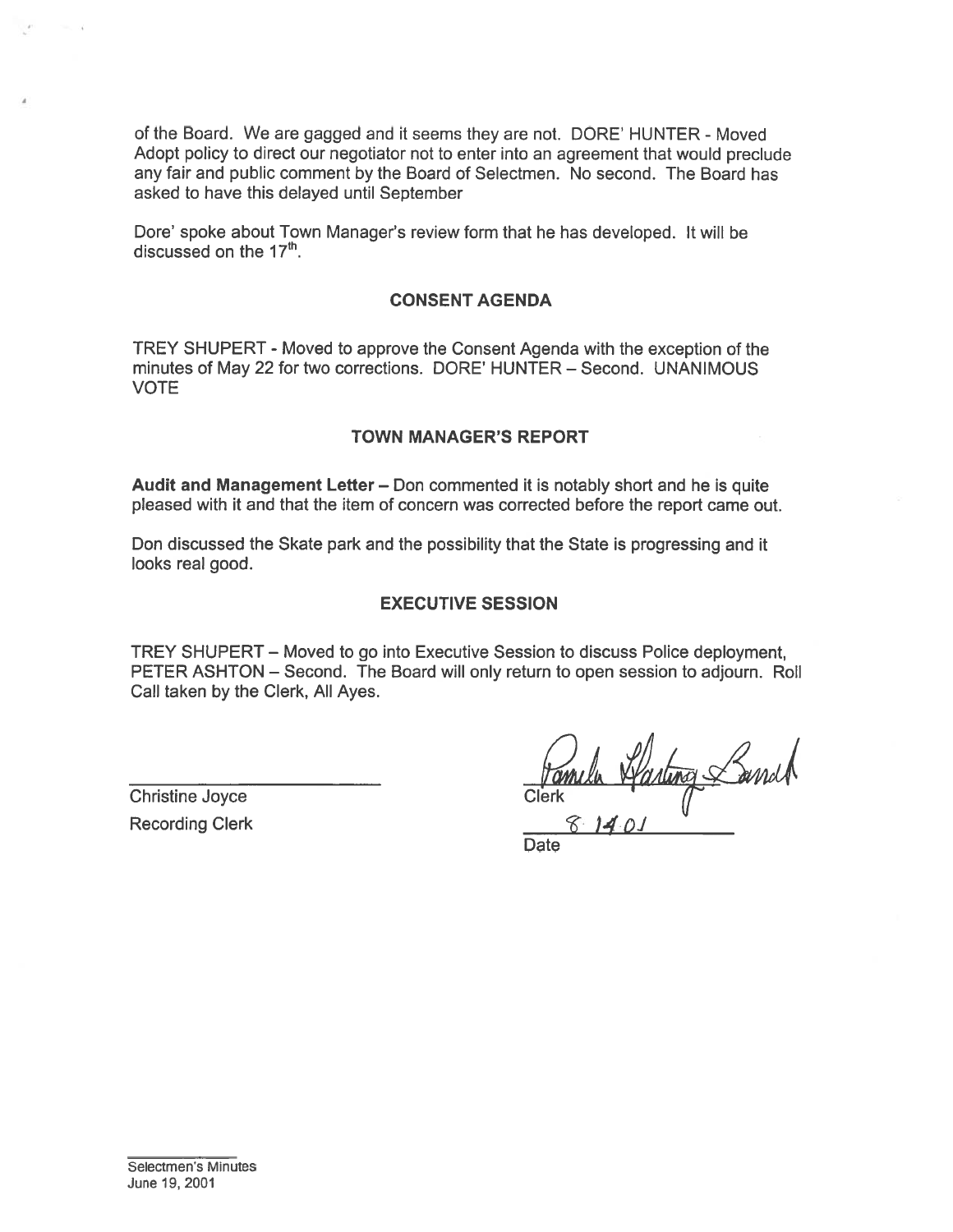June 15, 2001

TO: Board of Selectmen

 $\sim$   $-$ 

FROM: Peter Ashton, Chairman

SUBJECT: Selectmen's Report

June 19, 2001

# I. CITIZEN'S CONCERNS

## II. PUBLIC HEARINGS & APPOINTMENTS

- 1. 7:32 CLASS II LICENSE —796 MAIN STREET WAY AUTO SALES
- 2. 7:34 KEY SPAN Piper Road Enclosed please find a request to lay gas main on Piper Road, along with staff comment for Board review
- 3. 7:35 JULIE'S SPECIAL PERMIT 208A MAIN STREET Enclosed please find materials in the subject regard.
- 4.  $\,$  7:40  $\,$  JULIE'S PLACE –COMMON VICTULLER'S LICENSE AT  $298$ A MAIN STREET Enclosed please find application and staff comment.
- 5. 7:45 SITE PLAN #04113101-376 9-13 RAILROAD STREET Enclosed please find Materials in the subject regard.
- 6. 8:00 RECREATION OVERSIGHT MEETING Members of the Commission will be presen<sup>t</sup> for this meeting.
- 7. 8:15 TRANSPORTATION ADVISORY COMMITTEE OVERSIGHT MEETING Members of the committee will be presen<sup>t</sup> for this meeting.
- 8. 8:45 ACTON COMMUNITY HOUSING CORPORATION Members will be presen<sup>t</sup> to discuss the reuse of the Towne School.

## III. SELECTMEN'S BUSINESS

9. COMMITTEE RE-APPOINTMENTS — Enclosed please find <sup>a</sup> reappointment list of members of Boards and Committees for Board action.

10. COMMITTEE APPOINTMENT — Enclosed please find <sup>a</sup> reques<sup>t</sup> to appoint William Lawrence as the Chamber's representative to fill Joan Meyer's vacancy on EDC for Board action.

11. SUDBURY VALLEY TRUSTEES — Enclosed please find <sup>a</sup> reques<sup>t</sup> for <sup>a</sup> letter of suppor<sup>t</sup> for Board consideration.

12. SEWER FEES — Enclosed please find two (2) fee schedules that have been recommended by AWAC for Board approval.